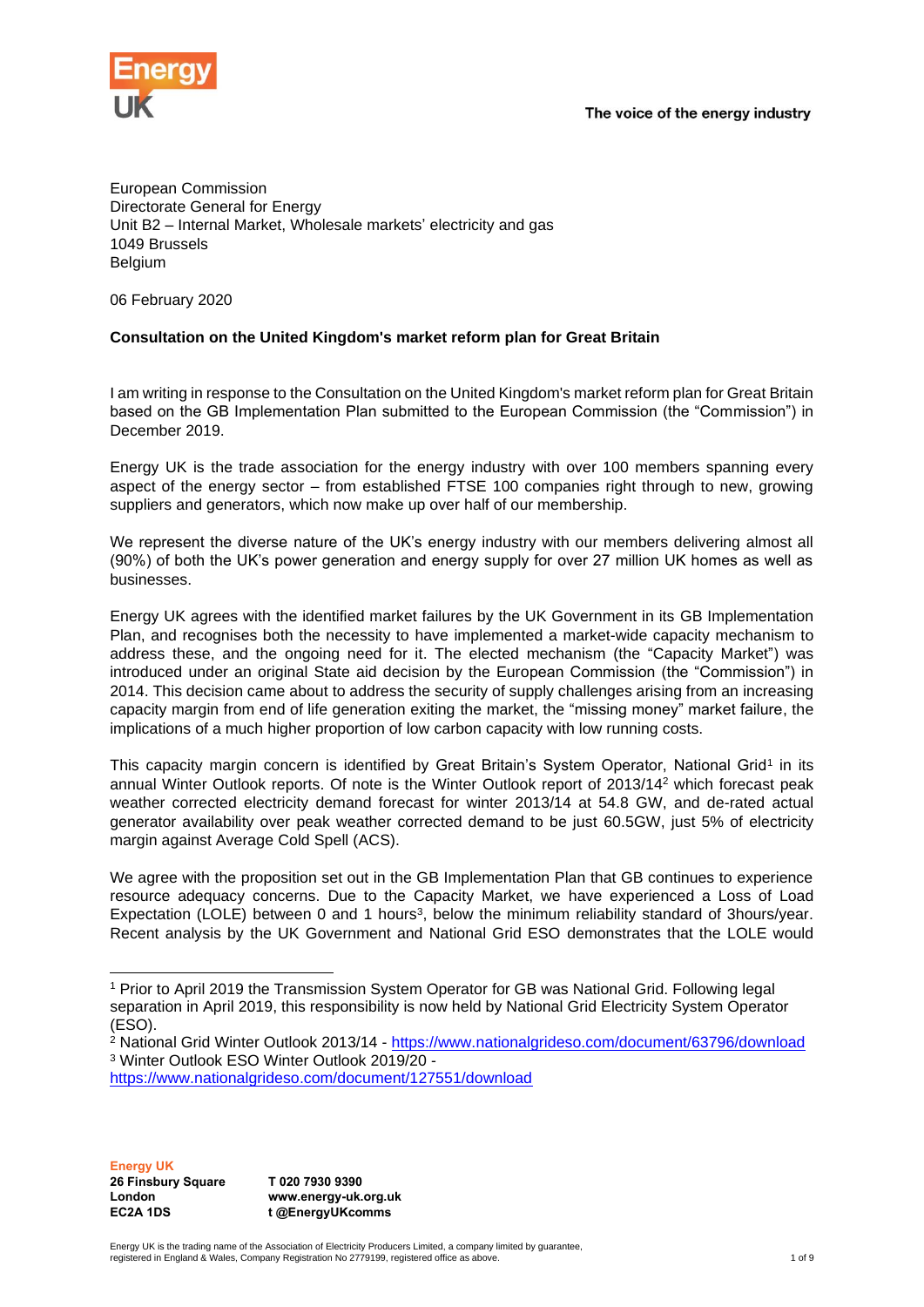

exceed the reliability standard in the absence of the Capacity Market between 2019/20 and 2023/24.<sup>4</sup> It therefore appears unlikely that the reliability standard would be met over the next 5 years without the Capacity Market, and demonstrates its continued need.

The Capacity Market continues to ensure that capacity and the "missing money" market failure is addressed at least cost to consumers. It does this through competitive auctions which run on a pay-asclear basis, and we have experienced decreasing clearing prices as competition increases, with the recent T-3 2022/23 auction clearing at £6.44/kW/year, down from £8.40/kW/year clearing price in the T-4 2021/22 auction. Further, the Capacity Market acts to reduce scarcity pricing in the event of a capacity stress event and providing wider benefits to the system and consumers.

Energy UK agrees with the necessity for the Capacity Market and fully supports the continuation of the mechanism. Since its inception, the Capacity Market has secured billions of pounds of investment in the GB electricity system to ensure security of supply and has demonstrated its ability to significantly improve LOLE beyond the minimum standard.

For your reference, I have attached as Appendix A to this letter Energy UK's response to the Commissions (Directorate General for Competition) call for evidence on the GB capacity mechanism's State aid review which outlines members views of the Capacity Market. This was submitted to the Directorate General for Competition in April 2019.

If Energy UK could be of any assistance throughout the Commissions review, or you have any questions in regards to this response, please feel free to contact me.

Yours sincerely,

**Matthew Deitz Policy Manager, Power**

Energy UK 26 Finsbury Square London EC2A 1DS Tel: +44 20 7747 2942 [matthew.deitz@energy-uk.org.uk](mailto:matthew.deitz@energy-uk.org.uk)

<sup>4</sup> Page 26 GB Implementation Plan [https://ec.europa.eu/energy/sites/ener/files/gb\\_implementation\\_plan-final.pdf](https://ec.europa.eu/energy/sites/ener/files/gb_implementation_plan-final.pdf)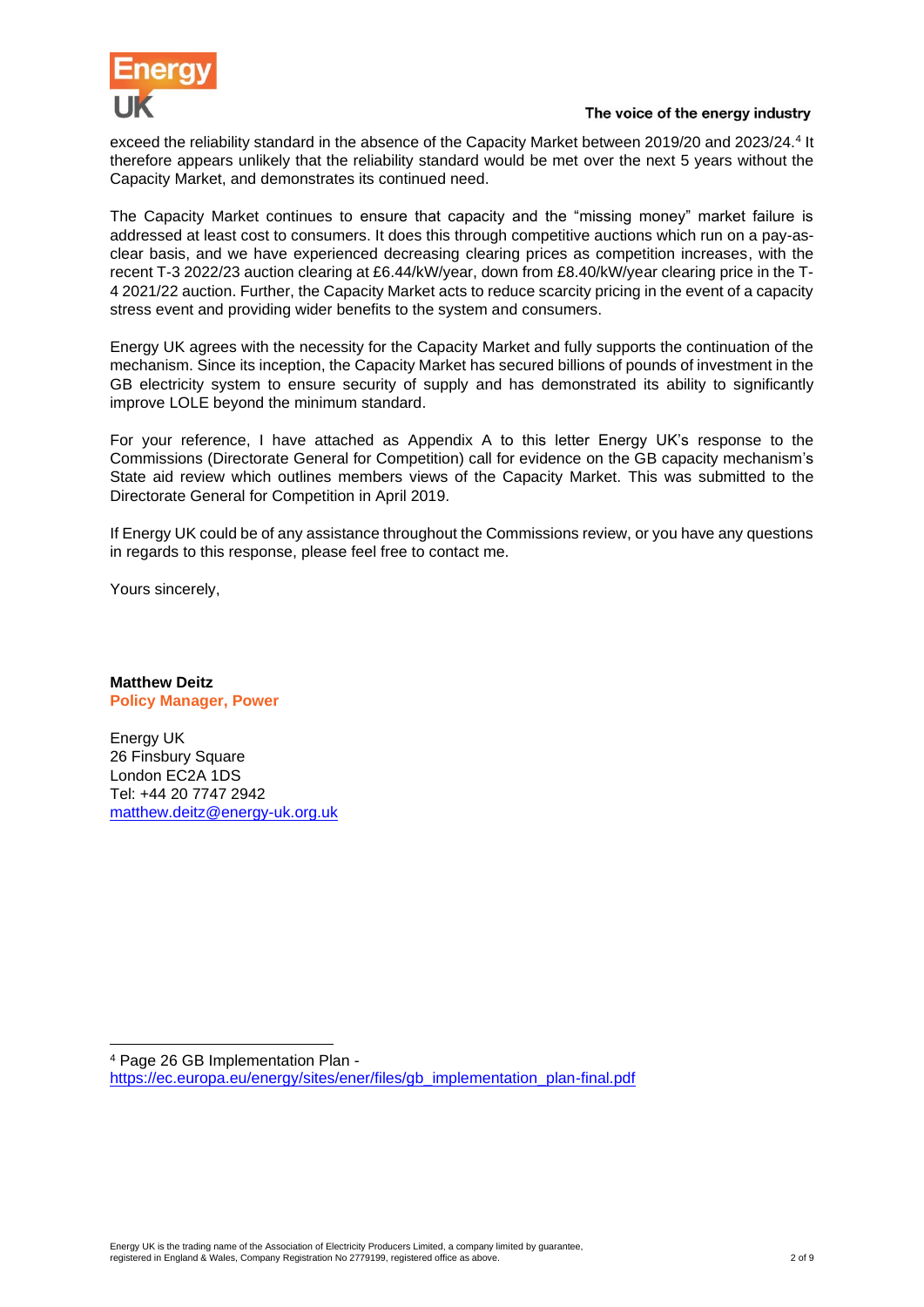

## **Appendix A**

# **Energy UK response to the European Commission's request for evidence on Great Britain's Capacity Market**

#### **18th April 2019**

#### **About Energy UK**

Energy UK is the trade association for the GB energy industry with a membership of over 100 suppliers, generators, and stakeholders with a business interest in the production and supply of electricity and gas for domestic and business consumers. Our membership encompasses the truly diverse nature of the UK's energy industry – from established FTSE 100 companies right through to new, growing suppliers and generators, which now make up over half of our membership.

Our members turn renewable energy sources as well as nuclear, gas and coal into electricity for over 27 million homes and every business in Britain. Over 730,000 people in every corner of the country rely on the sector for their jobs, with many of our members providing lifelong employment as well as quality apprenticeships and training for those starting their careers. Annually, the energy industry invests over £11bn, delivers £88bn in economic activity through its supply chain and interaction with other sectors, and pays £6bn in tax to HMT.

#### **Executive Summary**

Energy UK welcomes the opportunity to provide evidence to the European Commission, as part of its in-depth investigation into Great Britain's Capacity Market (GB CM). We support the original decision made in 2014 to approve the GB CM and believe that it remains compatible with the European Union's (EU) State aid rules and that it was fundamentally the correct decision. The GB CM annulment has brought uncertainty to many companies that hold capacity agreements and have made investment decisions on the basis that the mechanism was State aid compliant and could be legally relied upon. It is worth highlighting, that although statements have been made by the UK Government that there is no immediately impending security of supply issue, as financial uncertainty increases, there is an increased chance of capacity unavailability due to financial constraints. We therefore strongly encourage the Commission to conclude its State aid investigation on the GB CM as rapidly as possible consistent with due process, to ensure the continued security of supply.

The mechanism has been successful in bringing to market significant volumes of Demand Side Response (DSR). The UK government has put in place a number of measures to bring forward DSR including dedicated transitional auctions for DSR, which resulted in the technology achieving higher clearing prices than has been possible in auctions open to all technologies. The existing CM design has proven to deliver competitive auctions between different capacity providers with a significant proportion of unproven DSR CMUs able to obtain agreements without the need for access to longer agreement tenures. There is a lack of evidence to suggest that access to longer term agreements would increase the amount of DSR able to compete. The reasoning behind DSR not being able to qualify for longer term agreements being that it does not meet the requirement of the significant capital expenditure threshold, which large new-build Capacity Market Units (such as generation or storage) may be able to easily meet.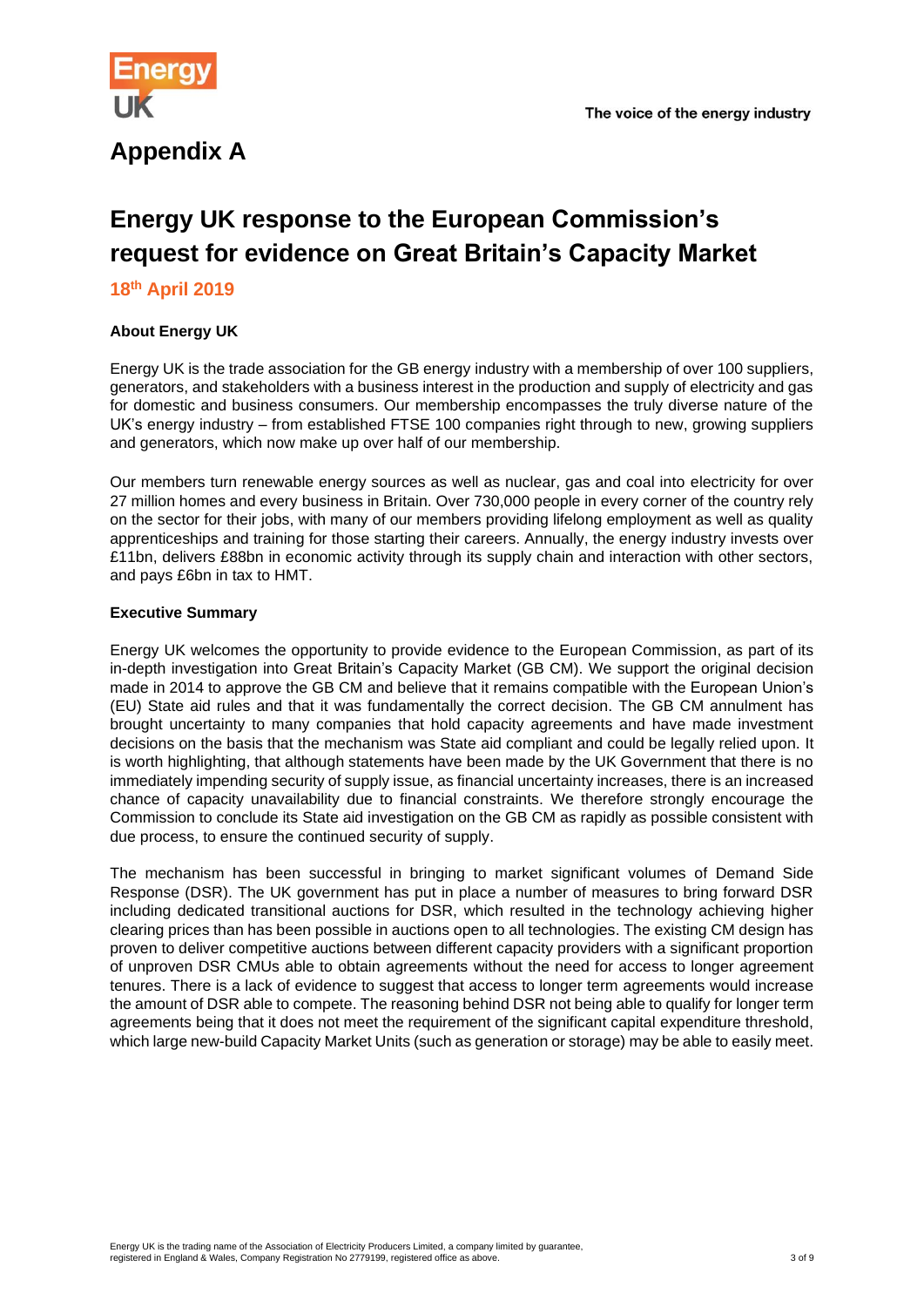

The possibility of foreign capacity directly competing in the GB CM has been an aim of the UK Government since the mechanism's original design. Challenges, however, remain in the way in which this might be delivered, and the UK Government has presented proposals how this could be brought forwards. We encourage the UK Government to continue to review how this could be done, however, we ask that the European Commission is pragmatic in its review of this element, and policy intent is acknowledged to bring foreign capacity to market outside of the current interconnector model.

#### **a) Background to the GB Capacity Market - EMR Five-Year Review Process**

The UK government consulted extensively prior to introducing the GB CM and recognised that adjustments over time would likely be needed, to reflect learning from experience. Under Great Britain's Electricity Market Reform (EMR), a Contracts for Difference (CfD) scheme, a Carbon Price Floor (CPF) and a Capacity Market (GB CM) were proposed and subsequently brought forward. The EMR works to bring renewables to market through the CfD, to encourage lower carbon forms of generation through the CPF and to deliver security of supply to Great Britain through the GB CM. In all, the GB CM works alongside the CfD mechanism and the CPF in efforts to combine meeting domestic decarbonisation goals with security of supply.

In the EMR it was stipulated that following five years of implementation, there should be a holistic review for its appropriateness and effectiveness. This process of policy review was to be concluded in 2019, following consultation in 2018. This framework provided an opportunity for appropriate adjustments to be made to the mechanism considering learning from experience and development of the energy system. It should be noted GB CM stakeholders were able to make their views known on the scope of this review and the elements of it during the Five-Year Review consultation.

Many incremental refinements have already been made to the GB CM since 2014 to better deliver the CM objectives. The wider Five-Year Review of the mechanism had commenced with a consultation launched in August 2018<sup>5</sup> and further consideration and consultations planned in 2019. While Energy UK members have a range of opinions on how detailed GB CM rules should evolve over time, our members are united in their view that the GB CM remains fundamentally the right instrument for delivering security of supply. The already planned Five-Year Review is the right mechanism for considering and consulting on any changes which might be considered desirable in the light of the experience to date. Adjustments have already been delivered through this policy evolution strategy, including enabling interconnected capacity to participate (2015), addressing the risk of accumulating multiple State aid revenues of a CMU (2016), and bringing forward the start of the GB CM to address immediate security of supply concerns (2016).

#### **b) Appropriateness of the measure**

Under the mechanism, longer term (>1 year) agreements are only available for new or refurbishment projects which meet substantial Capital Expenditure (CapEx) thresholds. Historically, Turn-down DSR does not involve CapEx of the necessary scale. Therefore, it has not been deemed appropriate to award longer-term agreements, and has not been able to meet the criteria necessary to warrant such support. Although in scope for the GB CM Five-Year review, at the time of mechanism design this seemed an appropriate measure and criteria for multi-year contract eligibility. Energy UK does note that DSR that is new build or refurbished Behind-The-Meter (BTM) generation or storage can secure longer term agreements by participating in auctions as generation/storage. It has never been the policy intent to

<sup>5</sup>[https://assets.publishing.service.gov.uk/government/uploads/system/uploads/attachment\\_data/file/73](https://assets.publishing.service.gov.uk/government/uploads/system/uploads/attachment_data/file/732546/CM_Review_call_for_evidence_final_4.pdf) [2546/CM\\_Review\\_call\\_for\\_evidence\\_final\\_4.pdf](https://assets.publishing.service.gov.uk/government/uploads/system/uploads/attachment_data/file/732546/CM_Review_call_for_evidence_final_4.pdf)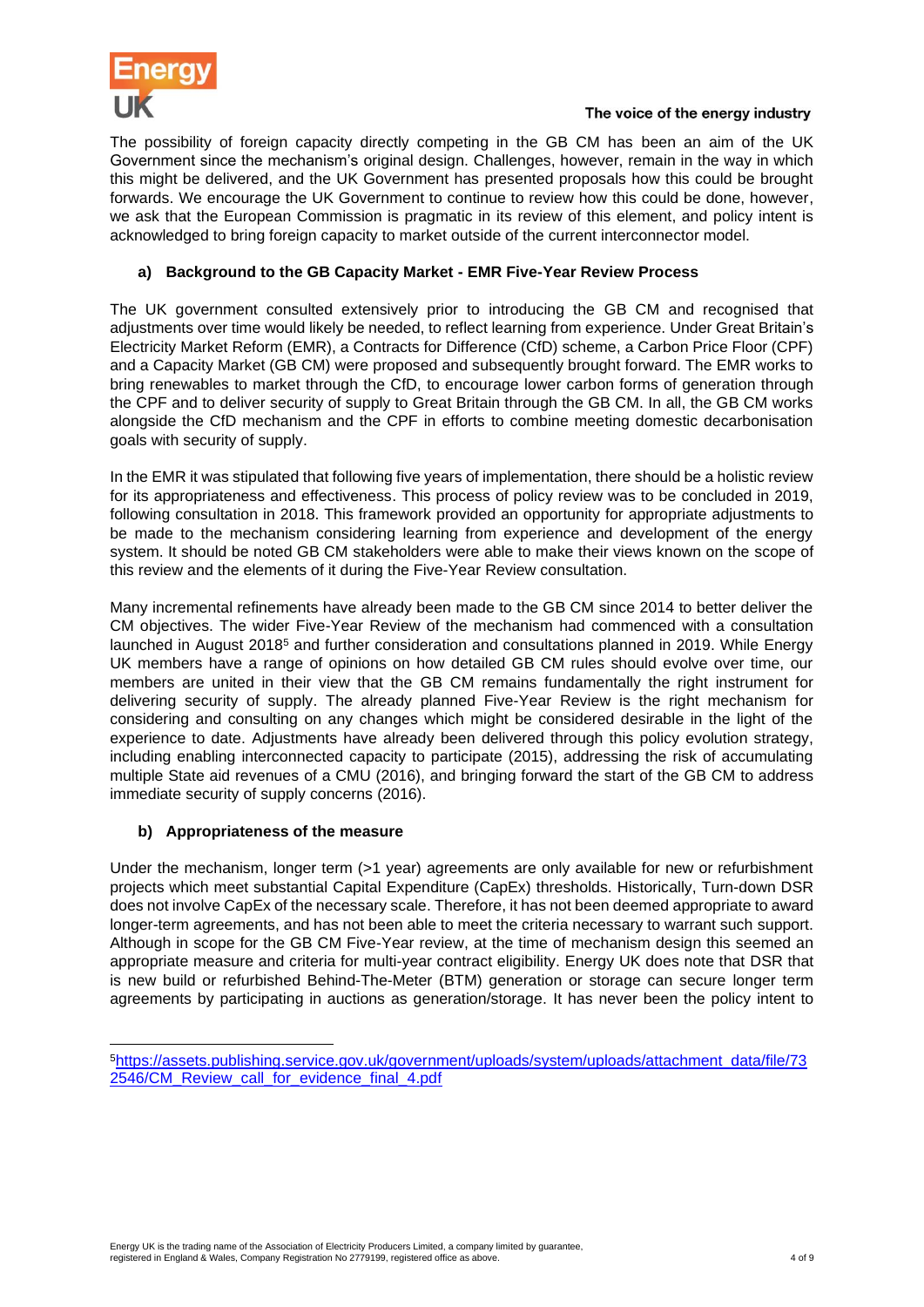

restrict DSR's ability to come to market, rather, it is deemed the most appropriate way to incentivise participation without being disproportionate to the expenditure incurred by the capacity provider.

Some DSR providers in Energy UK's membership are of the view that multi-year agreement availability in T-4 auctions would not incentivise customers to bid into auctions. This is due to the required time to comply with agreement obligations; considering developments since 2014, others may find value in multi-year contracts, if they can meet eligibility criteria. Providers of DSR can be customer sites that wish to maintain a certain level of flexibility (they may not see value in locking-in to a long-term agreement where obligations must be met at risk of penalties or termination fees). The T-1 auctions are of importance for these assets. We note that in the 2013 EMR consultation document *"the target volume of capacity [for DSR] for the year ahead will be at least 50% of the capacity that was reserved for it at the four year ahead stage will be procured*" 6 , this would further incentivise these forms of DSR.

The chosen 2MW threshold aimed to keep the mechanism's administration processes manageable and is the same or similar to thresholds which apply in other Capacity Markets around Europe. There is little evidence that it has disadvantaged DSR – for example the transitional auction which allowed a much lower threshold (500kW) attracted very few bids below the 2MW threshold (8.5MW, representing 8  $\mathsf{CMUs)}$ . $^7$ 

#### **c) Proportionality of the measure**

The GB CM cost recovery method is appropriate, proportionate and fair. Being based on gross electricity consumption between 16:00 and 19:00 each weekday in winter ensures that there is a dependable signal to reduce peak demand. This also ensures that the GB CM costs are recovered in a fair and equitable way from all types of consumers. The GB CM cost recovery method, based on supplier market share on typical winter peak periods, provides an additional incentive for DSR to facilitate reduction in demand on winter weekdays. While alternatives were considered, there were sound reasons for the chosen methodology and it cannot be said to disadvantage DSR. This methodology provides regularity to all suppliers and provides them with a predictable charging stream.

#### **d) Avoidance of negative effects on competition and trade**

The policy behind the GB CM and the design of the mechanism has opened competition for all technologies that can meet pre-determined requirements to maintain security of supply. This included providing DSR an appropriate and proportional route to market in the mechanism. DSR is a key tool to providing capacity to the GB energy system, potentially bring significant cost savings to the GB billpayer, and it is our view that this is recognised by UK Government. The GB CM has included measures clearly designed to support DSR, such as lower credit requirements (£5,000/MW compared to £10,000 for new build generation<sup>8</sup>) and softer testing regime requirements. It would, however, prove impossible to reserve amounts of DSR capacity in auctions, as it would be inconsistent with The Environmental and Energy State Aid Guidelines (EEAG).

<sup>7</sup> [https://eur-lex.europa.eu/legal-content/EN/TXT/PDF/?uri=CELEX:52019XC0322\(02\)&from=EN](https://eur-lex.europa.eu/legal-content/EN/TXT/PDF/?uri=CELEX:52019XC0322(02)&from=EN) <sup>8</sup>[https://assets.publishing.service.gov.uk/government/uploads/system/uploads/attachment\\_data/file/79](https://assets.publishing.service.gov.uk/government/uploads/system/uploads/attachment_data/file/791236/Principal_Regulations__Keeling_Schedule___general__final.pdf) [1236/Principal\\_Regulations\\_\\_Keeling\\_Schedule\\_\\_\\_general\\_\\_final.pdf](https://assets.publishing.service.gov.uk/government/uploads/system/uploads/attachment_data/file/791236/Principal_Regulations__Keeling_Schedule___general__final.pdf)

<sup>6</sup>[https://assets.publishing.service.gov.uk/government/uploads/system/uploads/attachment\\_data/file/25](https://assets.publishing.service.gov.uk/government/uploads/system/uploads/attachment_data/file/255254/emr_consultation_implementation_proposals.pdf) [5254/emr\\_consultation\\_implementation\\_proposals.pdf](https://assets.publishing.service.gov.uk/government/uploads/system/uploads/attachment_data/file/255254/emr_consultation_implementation_proposals.pdf)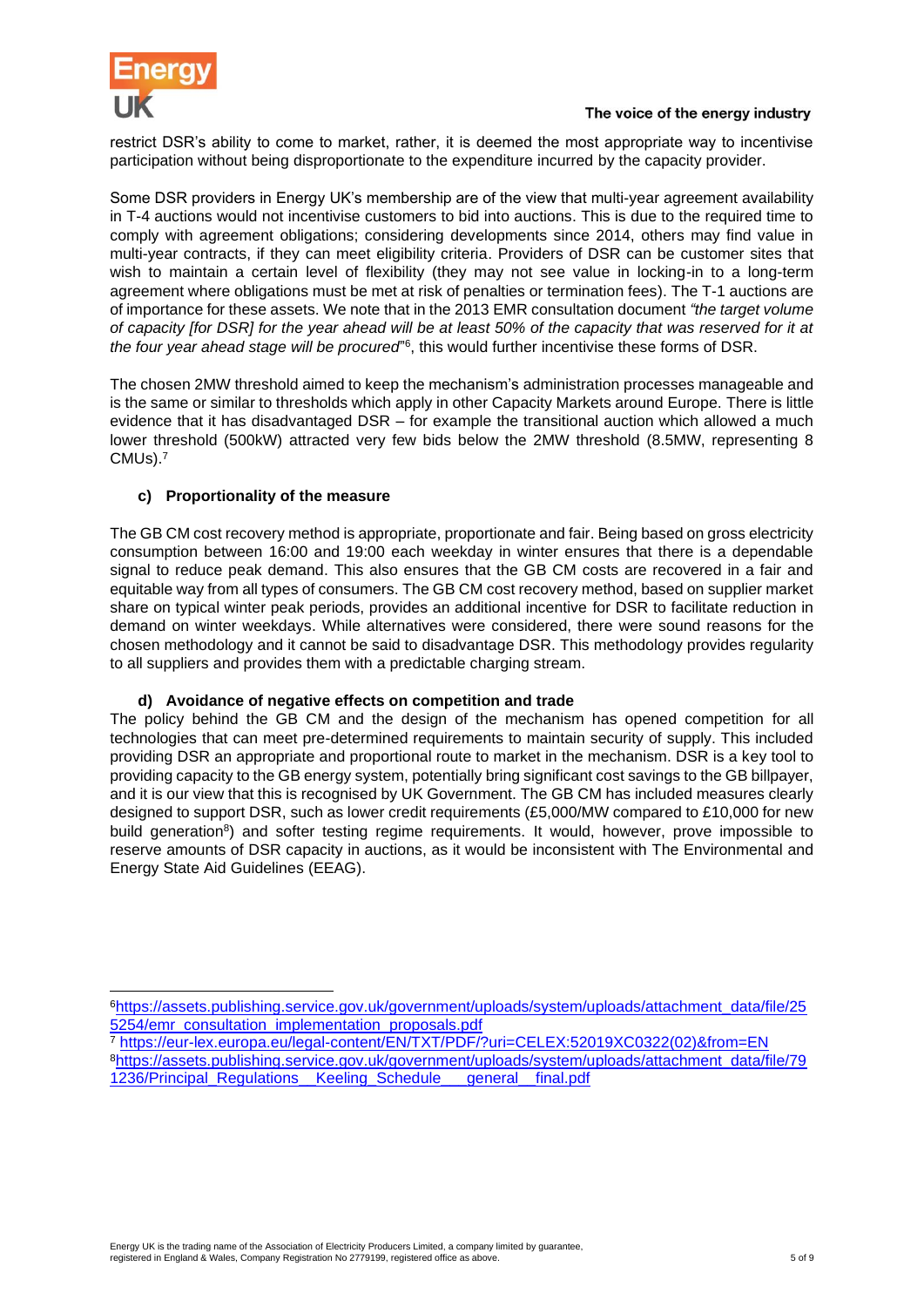



*Figure 1 Successful Demand Side Response (DSR) Capacity Bids into the CM T-4 auctions (MW)*

Evidence provided over the lifetime of the GB CM from auctions held to date shows that DSR participation in the mechanism has grown substantially over time and a range of DSR companies have had noted success. The transitional auctions provided commercial opportunities (and resulting in higher auction clearing prices) which were not accessible to other technologies or forms of capacity provider. These auctions in 2016 and 2017, brought forward a an additional 475MW and 312MW respectively, with the 2017 auction run solely for turn-down DSR participation. At the time of the GB CM's design, there was an expectation that DSR would primarily participate in T-1 auctions, whereas increasing amounts have been brought to market through the T-4 auctions. The results from the previous GB CM auction show a clear increase in DSR participation and awarded capacity agreements (in megawatts). As outlined in Figure 1, the original T-4 2014 auction brought short of 200MW of DSR capacity into the GB CM, compared to the T-4 2016, just two years later, successfully awarded capacity agreements to 1.4GW of DSR. In 2017 this saw a further 1.2GW, a significant volume, and clearly demonstrates that the CM provides incentives for DSR providers.<sup>9</sup>

#### **e) Participation of foreign capacity**

Energy UK acknowledges the case for the direct participation of foreign capacity in the GB CM. We agree that capacity providers should be able to participate in the Capacity Mechanisms (CMs) of other Member States and welcome the process for developing a methodology of cross-border participation as set out in the newly adopted recast of the EU Electricity Regulation (Regulation). The details to be included in that methodology are still to be further specified by ENTSO-E and approved by ACER within the timescales foreseen in the Regulation once it enters into force. The UK Government has acknowledged the potential to include of foreign capacity directly competing in the GB CM since the mechanisms original design. It was initially proposed that this could be done through implicit auctions in which buyers and sellers in each market can bid into the other.<sup>10</sup> However, this is a complex policy

<sup>9</sup> <https://www.emrdeliverybody.com/CM/Auction-Results-1.aspx>

<sup>10</sup>[https://ec.europa.eu/energy/sites/ener/files/documents/cross-border\\_crm\\_study\\_-\\_final\\_report\\_-](https://ec.europa.eu/energy/sites/ener/files/documents/cross-border_crm_study_-_final_report_-_170106.pdf) [\\_170106.pdf](https://ec.europa.eu/energy/sites/ener/files/documents/cross-border_crm_study_-_final_report_-_170106.pdf)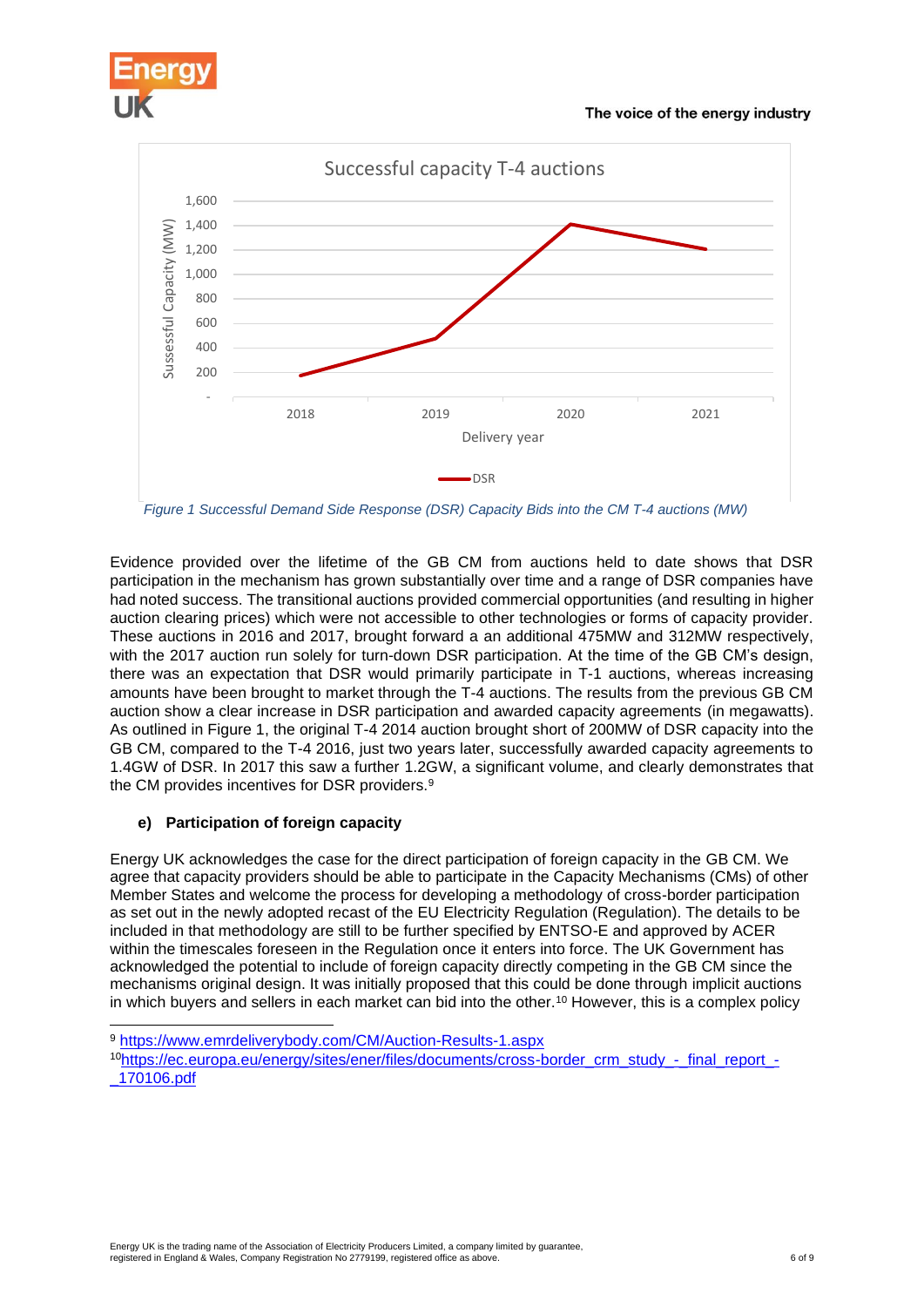

to implement and the UK Government should be given time to explore how this would be done and the scope for appropriate reciprocal arrangements with interconnected countries. We would expect the European Commission to provide support on an ongoing basis to assist all CMs in the EU to create a consistent approach forward including this in CM designs as appropriate over time.

The UK government has shown considerable intent to apply this in domestic policy and has continued to investigate how this could be brought forward, consulting on this as part of the call for evidence issued in August 2018<sup>11</sup>. Energy UK believes that this should be reviewed outside of the scope of this process to approve the GB CM, given the need for a clear focus on ensuring the security of supply. The current interconnector model provides a suitable solution in the interim. Energy UK looks forward to continuing to work with the UK Government to develop an appropriate framework to facilitate this.

## **Matthew Deitz**

**Policy Manager, Power** Energy UK 26 Finsbury Square London EC2A 1DS Tel: +44 20 7747 2942 [matthew.deitz@energy-uk.org.uk](mailto:matthew.deitz@energy-uk.org.uk)

<sup>11</sup>[https://assets.publishing.service.gov.uk/government/uploads/system/uploads/attachment\\_data/file/73](https://assets.publishing.service.gov.uk/government/uploads/system/uploads/attachment_data/file/732546/CM_Review_call_for_evidence_final_4.pdf) [2546/CM\\_Review\\_call\\_for\\_evidence\\_final\\_4.pdf](https://assets.publishing.service.gov.uk/government/uploads/system/uploads/attachment_data/file/732546/CM_Review_call_for_evidence_final_4.pdf)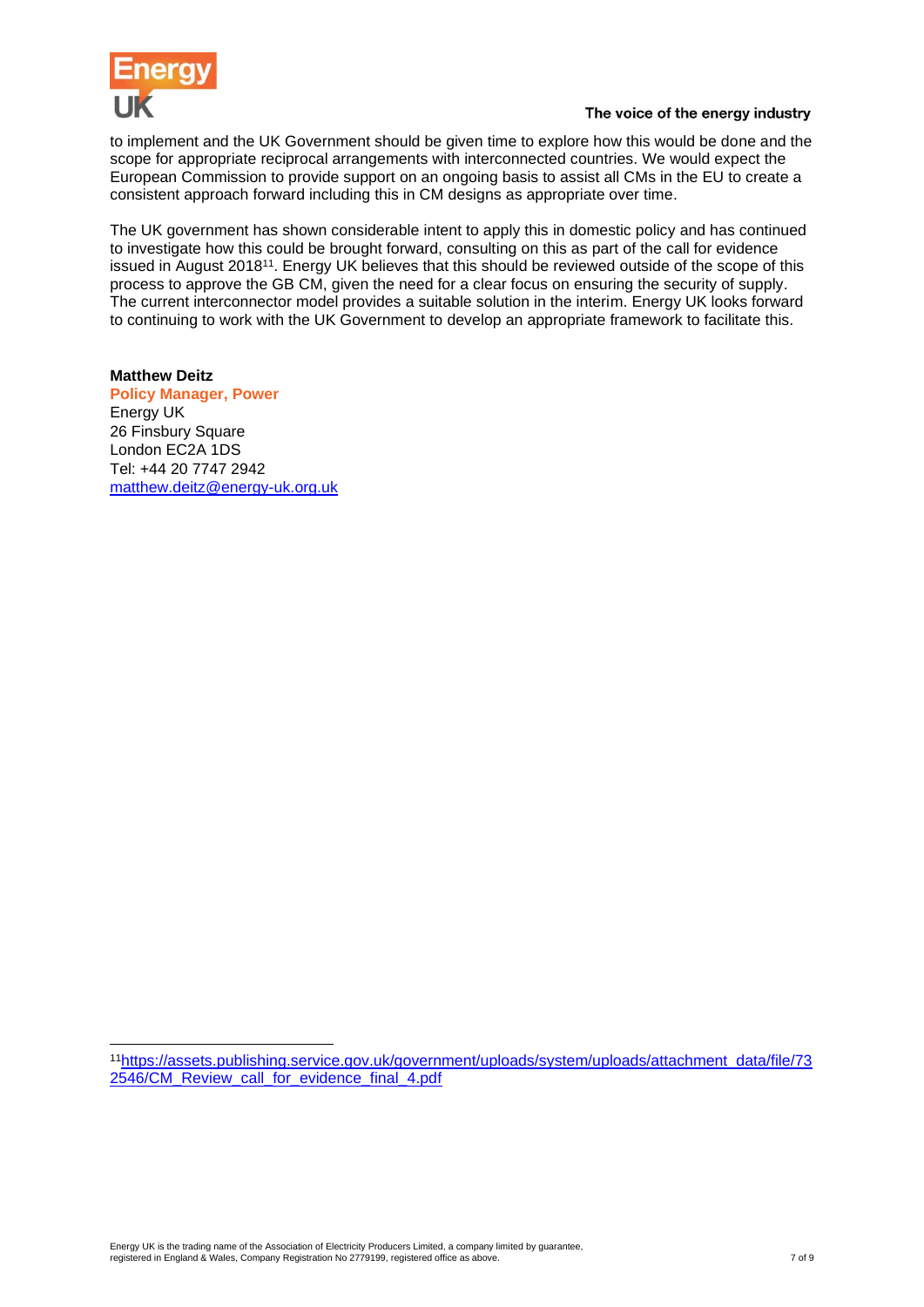



### **Energy UK Corporate Members (April 2019)** AES UK HQ<br>Bristol Energy Number 2001 Brockwell Energy **Open Utility** Callesti Energy Callesti Energy Callesti Energy Callesti Energy Calon Energy Carron Energy **PeakGen**<br>
Centrica Energy **Pod Point**<br>
Pod Point Centrica Energy<br>Corby Power CRF Hydropower Co-Operative Energy **RWE** Drax Group Case Communication of the Sembcorp Utilities UK<br>
Haven Power Communication Scottish Power E Shell Energy Europe Ecotricity<br>
E.ON UK<br>
E.ON UK<br>
Smartest Energy E.ON UK Smartest Energy EP Invest<br>ENGIE State State State State State State State State State State State State State State State State State State State State State State State State State State State State State State State State State State St ENGIE **ENGIE** ESB Toto Energy Flogas Triton Power Garbhaig Hydro Power Company Uniper Green Energy Network and Utilita Energy Limited<br>
Green Frog Power and Utility Warehouse Green Frog Power<br>
Green Star Energy<br>
Utility Warehouse<br>
Vitol/VPI Immingha Good Energy Highview Power Hudson Energy Innogy **InterGen** Jersey Electricity Low Carbon Manx Utilities Marble Power Marubeni Europower National Grid Natural Power npower

**Octopus Investments** Robin Hood Energy<br>RES **ScottishPower** Social Energy<br>SSE Vitol/VPI Immingham